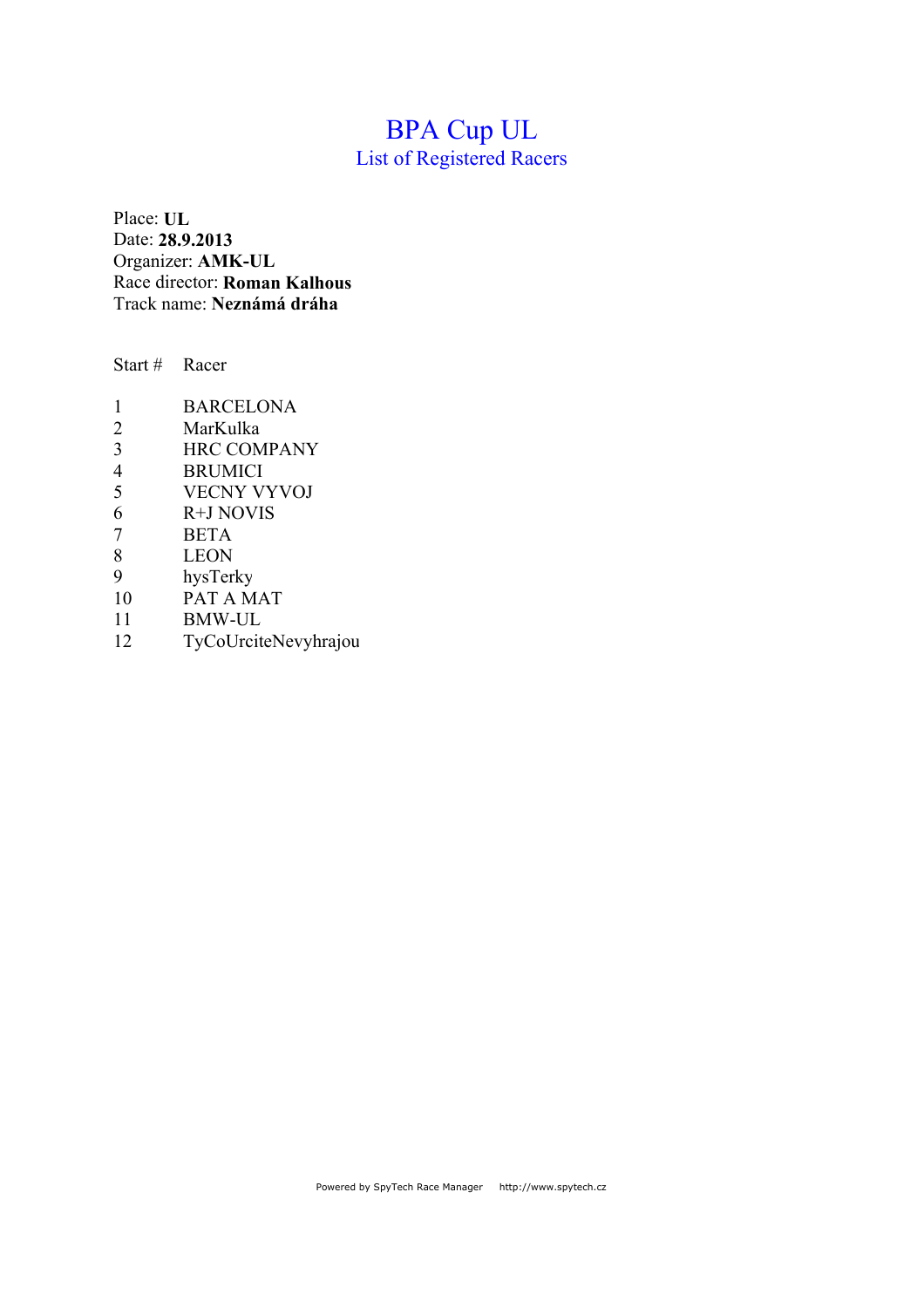## BPA Cup UL Semifinal – Group B

|                  | Pos. Name                | Laps                 |                      |                    |                      |                      |         |                      |                      | Pnl.             | Total  |
|------------------|--------------------------|----------------------|----------------------|--------------------|----------------------|----------------------|---------|----------------------|----------------------|------------------|--------|
| 1.               | PAT A MAT                | 75<br>$\overline{4}$ | 70<br>2              | 65<br>$\mathbf{1}$ | 73<br>3              | 75<br>5              | 68<br>7 | 71<br>8              | 72<br>6              | $\theta$         | 569.45 |
| 2.               | <b>BMW-UL</b>            | 73<br>5              | 67<br>$\overline{7}$ | 68<br>8            | 70<br>6              | 73<br>$\overline{4}$ | 73<br>2 | 65<br>$\mathbf{1}$   | 73<br>3              | $\theta$         | 562.38 |
| 3 <sub>1</sub>   | <b>LEON</b>              | 63<br>2              | 67<br>1              | 71<br>3            | 68<br>5              | 67<br>$\tau$         | 59<br>8 | 71<br>6              | 67<br>$\overline{4}$ | $\boldsymbol{0}$ | 533.16 |
| $\overline{4}$ . | T<br>yCoUrciteNevyhrajo6 | 63                   | 64<br>$\overline{4}$ | 60<br>2            | 61<br>$\mathbf{1}$   | 68<br>3              | 69<br>5 | 64<br>$\overline{7}$ | 58<br>8              | $\theta$         | 507.00 |
| 5.               | hysTerky                 | 55<br>3              | 57<br>5              | 50<br>7            | 56<br>8              | 66<br>6              | 65<br>4 | 56<br>2              | 56                   | $\theta$         | 461.03 |
| 6.               | <b>BETA</b>              | 47                   | 54<br>3              | 58<br>5            | 55<br>$\overline{7}$ | 46<br>8              | 56<br>6 | 60<br>4              | 54<br>2              | $\boldsymbol{0}$ | 430.04 |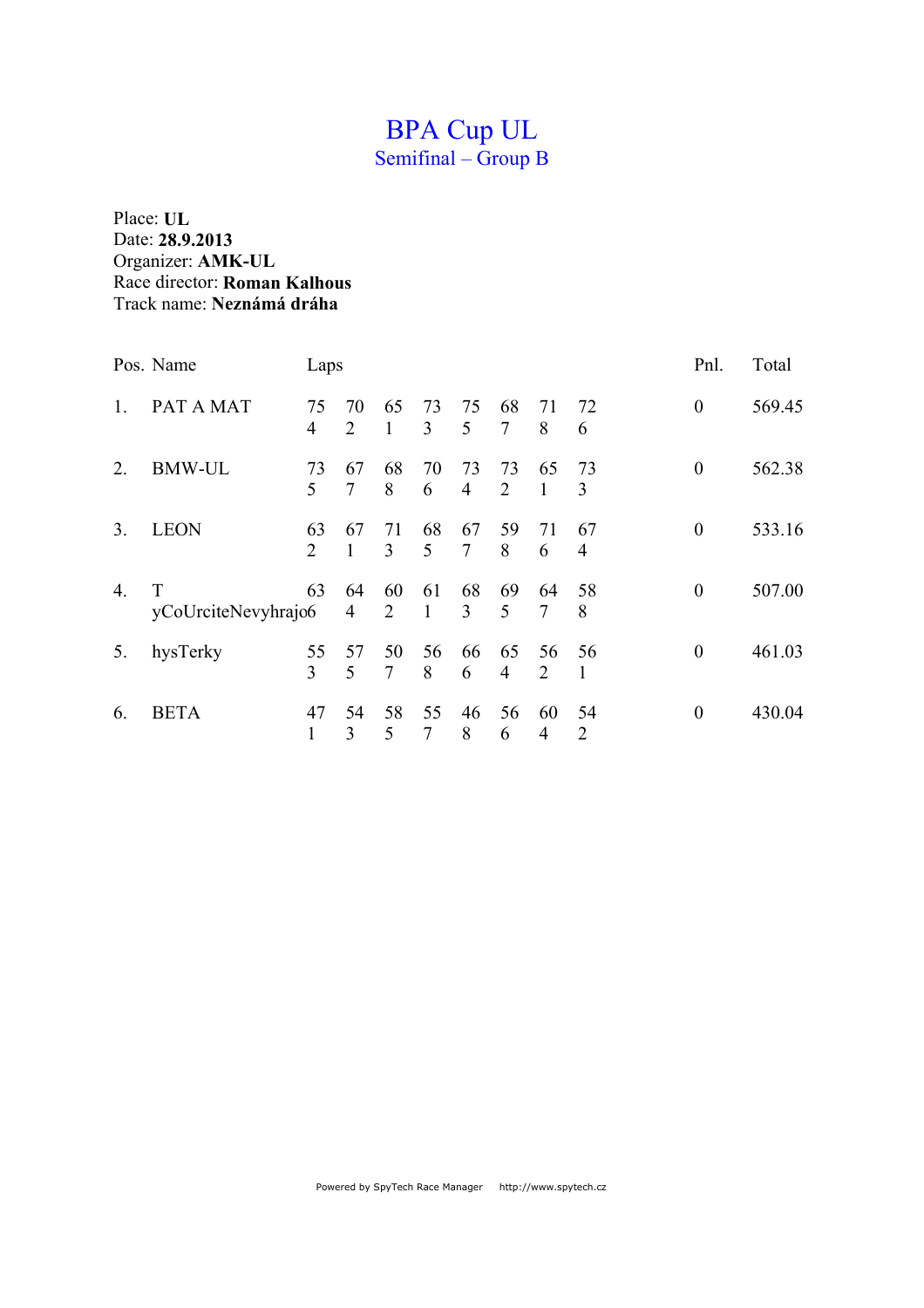# BPA Cup UL

Semifinal – Group A

|                | Pos. Name          | Laps                 |                    |                                   |              |                      |                      |                      |                      | Pnl.           | Total  |
|----------------|--------------------|----------------------|--------------------|-----------------------------------|--------------|----------------------|----------------------|----------------------|----------------------|----------------|--------|
| 1.             | <b>BARCELONA</b>   | 74<br>1              | 71<br>3            | 73<br>5                           | 72<br>$\tau$ | 55<br>8              | 72<br>6              | 75<br>$\overline{4}$ | 74<br>2              | $\theta$       | 566.16 |
| 2.             | MarKulka           | 71<br>$\overline{2}$ | 65<br>$\mathbf{1}$ | 70<br>3                           | 71<br>5      | 67<br>7              | 65<br>8              | 66<br>6              | 65<br>$\overline{4}$ | $\theta$       | 540.05 |
| 3 <sub>1</sub> | <b>VECNY VYVOJ</b> | 66<br>5              | 63<br>7            | 60<br>8                           | 65<br>6      | 59<br>$\overline{4}$ | 63<br>2              | 64<br>1              | 59<br>3              | $\theta$       | 499.19 |
| 4.             | <b>BRUMICI</b>     | 62<br>$\overline{4}$ | 55<br>2            | 57<br>1                           | 60<br>3      | 60<br>5              | 60<br>7              | 56<br>8              | 65<br>6              | $\overline{0}$ | 475.43 |
| 5.             | <b>HRC COMPANY</b> | 53<br>3              | 61<br>5            | 49<br>7                           | 52<br>8      | 60<br>6              | 65<br>$\overline{4}$ | 61<br>2              | 55                   | $\theta$       | 456.37 |
| 6.             | R+J NOVIS          | 47<br>6              | 49<br>4            | 54<br>$\mathcal{D}_{\mathcal{L}}$ | 50<br>1      | 47<br>3              | 47<br>5              | 48<br>7              | 42<br>8              | $\Omega$       | 384.31 |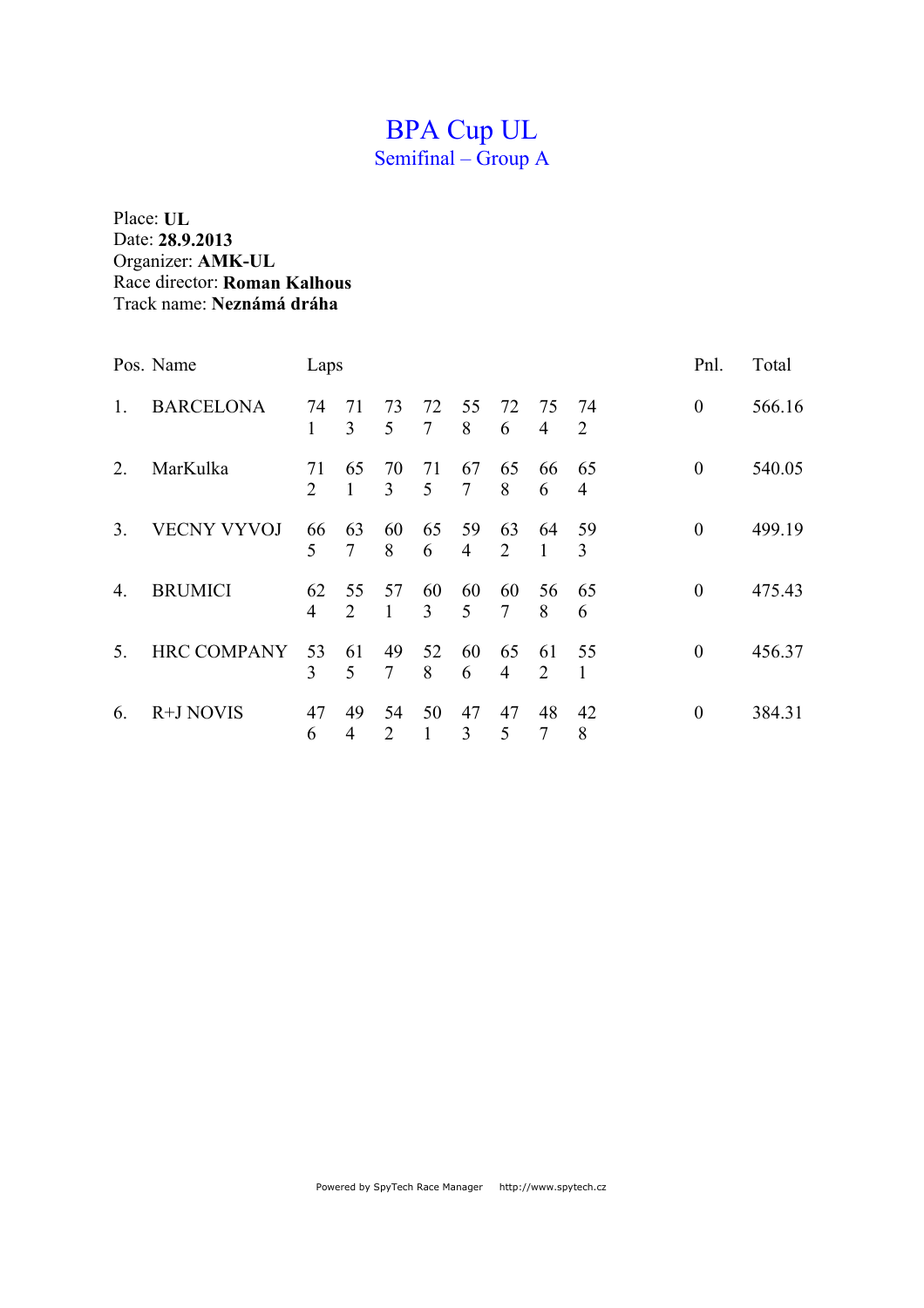#### BPA Cup UL Semifinal Results

| Pos. | Name                 | <b>Total Laps</b> | <b>Best Time</b> |
|------|----------------------|-------------------|------------------|
| 1.   | PAT A MAT            | 569.45            | 5.626            |
| 2.   | <b>BARCELONA</b>     | 566.16            | 5.518            |
| 3.   | <b>BMW-UL</b>        | 562.38            | 5.760            |
| 4.   | MarKulka             | 540.05            | 5.656            |
| 5.   | <b>LEON</b>          | 533.16            | 5.889            |
| 6.   | TyCoUrciteNevyhrajou | 507.00            | 5.979            |
| 7.   | <b>VECNY VYVOJ</b>   | 499.19            | 6.059            |
| 8.   | <b>BRUMICI</b>       | 475.43            | 6.225            |
| 9.   | hysTerky             | 461.03            | 6.292            |
| 10.  | <b>HRC COMPANY</b>   | 456.37            | 6.200            |
| 11.  | <b>BETA</b>          | 430.04            | 6.670            |
| 12.  | R+J NOVIS            | 384.31            | 6.931            |
|      |                      |                   |                  |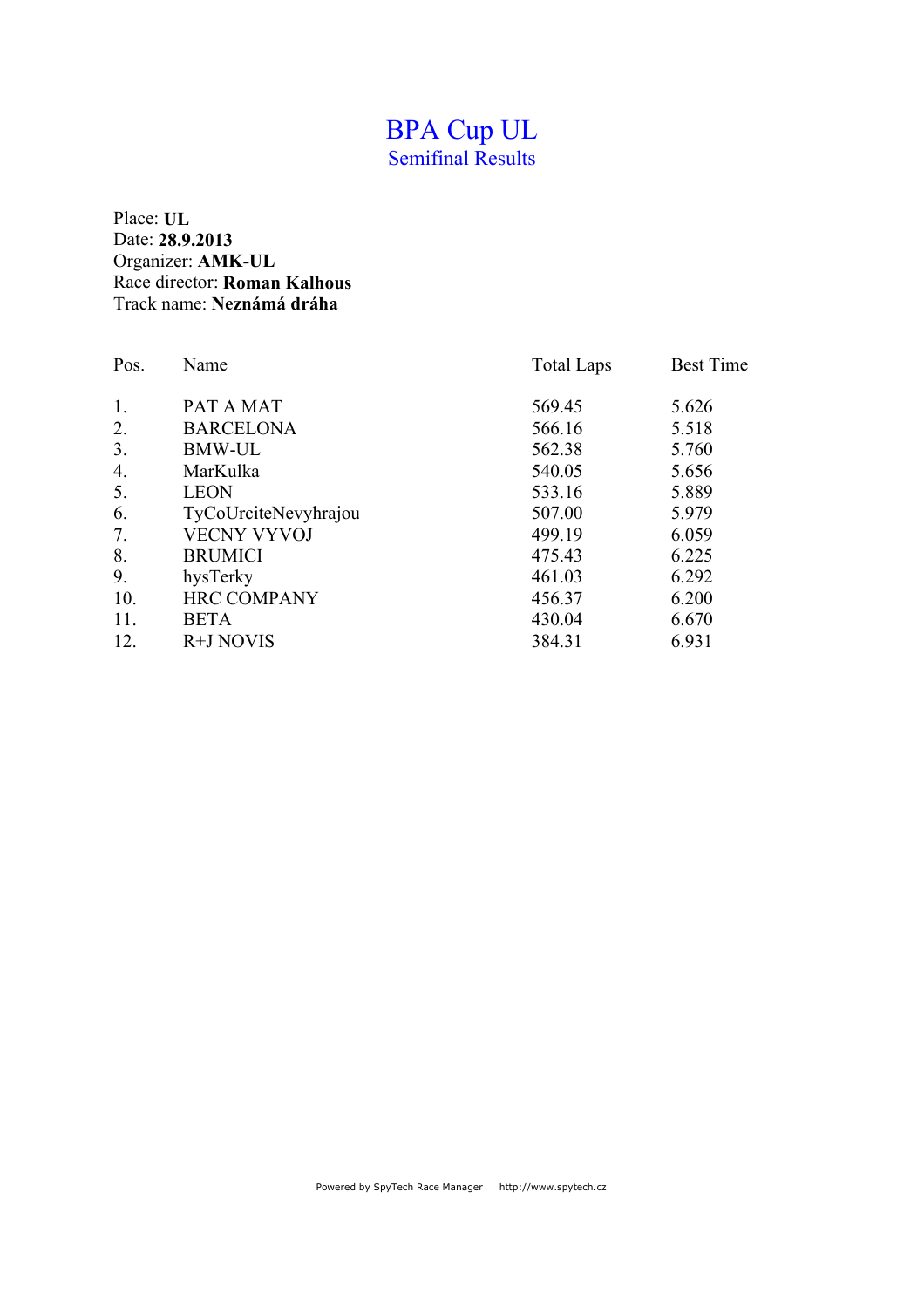## BPA Cup UL Final – Group B

|    | Pos. Name          | Laps                 |          |                    |              |         |                      |                      |                      | Pnl.             | Total       |
|----|--------------------|----------------------|----------|--------------------|--------------|---------|----------------------|----------------------|----------------------|------------------|-------------|
| 1. | <b>VECNY VYVOJ</b> | 64<br>1              | 559<br>3 | 63<br>5            | 63<br>$\tau$ | 65<br>8 | 67<br>6              | 65<br>$\overline{4}$ | 64<br>2              | $\boldsymbol{0}$ | 1<br>010.15 |
| 2. | <b>BRUMICI</b>     | 64<br>2              | 540<br>1 | -69<br>3           | 61<br>5      | 65<br>7 | 61<br>8              | 64<br>6              | 67<br>$\overline{4}$ | $\theta$         | 991.05      |
| 3. | hysTerky           | 56<br>$\overline{3}$ | 526<br>5 | 62<br>7            | 55<br>8      | 63<br>6 | 60<br>$\overline{4}$ | 55<br>2              | 51<br>1              | $\theta$         | 928.31      |
| 4. | <b>HRC COMPANY</b> | 63<br>4              | 520<br>2 | 57<br>$\mathbf{1}$ | 67<br>3      | 66<br>5 | 36<br>7              | 58<br>8              | 58<br>6              | $\theta$         | 925.09      |
| 5. | <b>BETA</b>        | 60<br>5              | 492<br>7 | -54<br>8           | 54<br>6      | 57<br>4 | 59<br>$\overline{2}$ | 49<br>1              | 56<br>3              | $\theta$         | 881.32      |
| 6. | R+J NOVIS          | 58<br>6              | 439<br>4 | 56<br>2            | 55<br>1      | 46<br>3 | 60<br>5              | 40<br>7              | 51<br>8              | $\theta$         | 805.36      |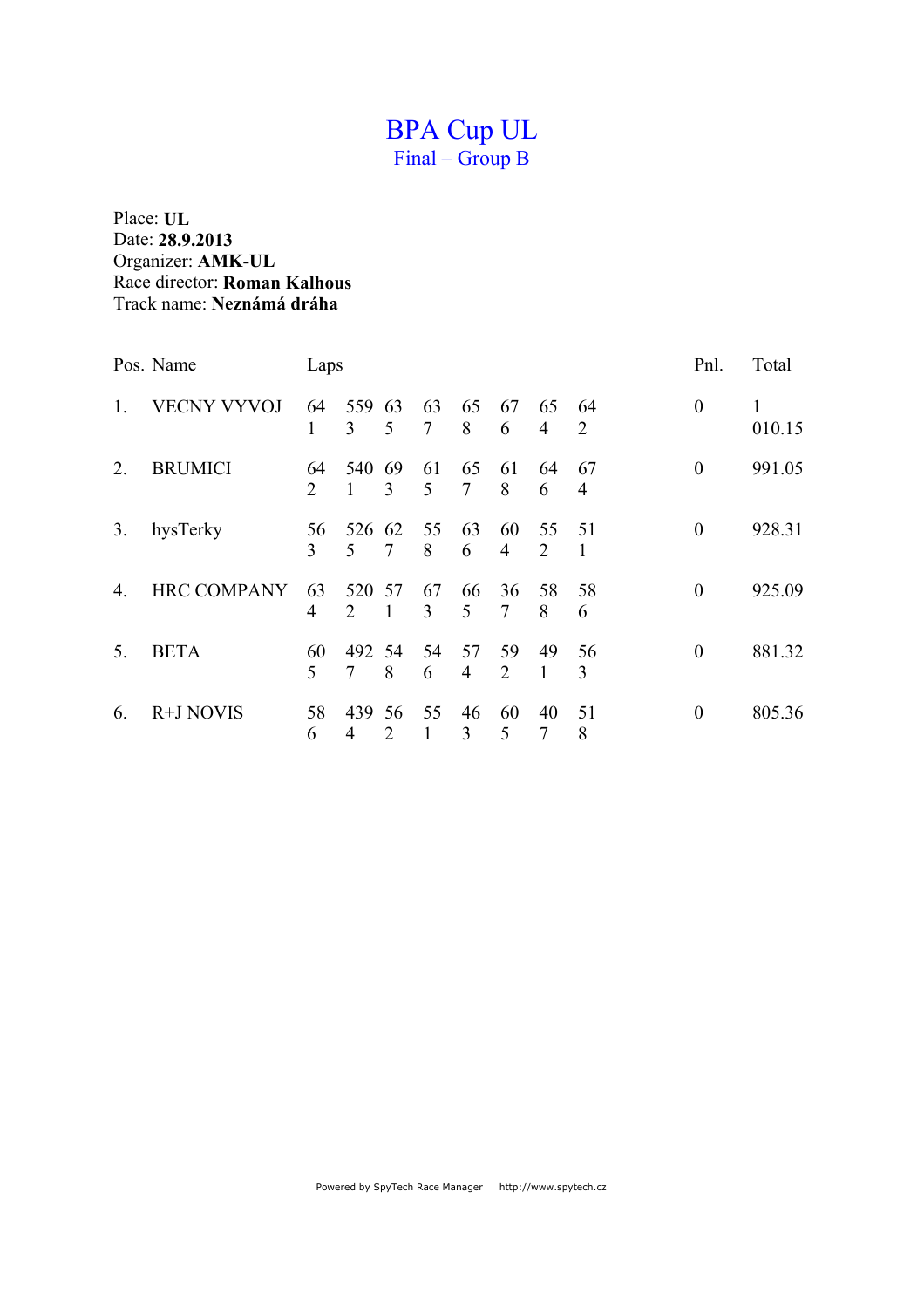## BPA Cup UL Final – Group A

|                | Pos. Name           | Laps     |         |                      |              |         |                      |                      |         | Pnl.             | Total       |
|----------------|---------------------|----------|---------|----------------------|--------------|---------|----------------------|----------------------|---------|------------------|-------------|
| 1              | PAT A MAT           | 638<br>1 | 75<br>3 | 76<br>5              | 72<br>$\tau$ | 71<br>8 | 73<br>6              | 75<br>$\overline{4}$ | 73<br>2 | $\boldsymbol{0}$ | 1<br>153.00 |
| 2.             | <b>BARCELONA</b>    | 639<br>2 | 76      | 74<br>3              | 76<br>5      | 66<br>7 | 65<br>8              | 67<br>6              | 72<br>4 | $\boldsymbol{0}$ | 1<br>135.00 |
| 3 <sub>1</sub> | <b>BMW-UL</b>       | 633<br>3 | 72<br>5 | 70<br>7              | 66<br>8      | 70<br>6 | 71<br>$\overline{4}$ | 70<br>2              | 67      | $\theta$         | 1<br>119.00 |
| 4.             | MarKulka            | 612<br>4 | 70<br>2 | 67<br>1              | 69<br>3      | 67<br>5 | 70<br>7              | 61<br>8              | 58<br>6 | $\theta$         | 1<br>074.00 |
| 5.             | <b>LEON</b>         | 603<br>5 | 65<br>7 | 63<br>8              | 67<br>6      | 61<br>4 | 66<br>2              | 63<br>1              | 66<br>3 | $\overline{0}$   | 1<br>054.00 |
| 6.             | yCoUrciteNevyhrajo6 | 575      | 66<br>4 | 67<br>$\overline{2}$ | 67<br>1      | 68<br>3 | 66<br>5              | 65<br>7              | 56<br>8 | $\boldsymbol{0}$ | 1<br>030.00 |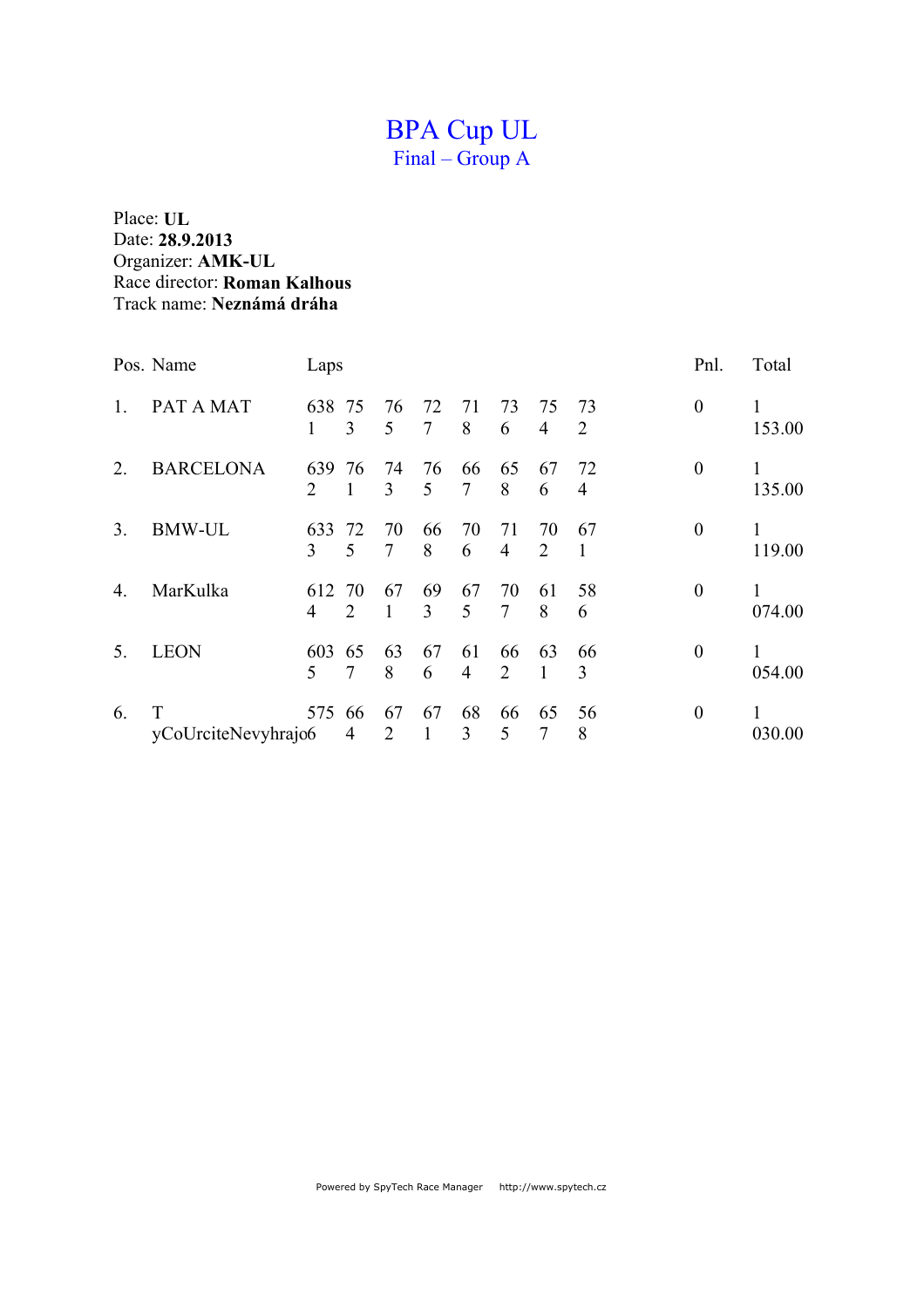#### BPA Cup UL Final Results

| Pos.             | Name                 | <b>Total Laps</b> | <b>Best Time</b> |
|------------------|----------------------|-------------------|------------------|
| 1.               | PAT A MAT            | 1153.00           | 5.541            |
| 2.               | <b>BARCELONA</b>     | 1135.00           | 5.442            |
| 3.               | <b>BMW-UL</b>        | 1119.00           | 5.809            |
| $\overline{4}$ . | MarKulka             | 1074.00           | 5.706            |
| 5.               | <b>LEON</b>          | 1054.00           | 5.727            |
| 6.               | TyCoUrciteNevyhrajou | 1030.00           | 5.817            |
| 7.               | <b>VECNY VYVOJ</b>   | 1010.15           | 6.045            |
| 8.               | <b>BRUMICI</b>       | 991.05            | 5.969            |
| 9.               | hysTerky             | 928.31            | 6.308            |
| 10.              | <b>HRC COMPANY</b>   | 925.09            | 6.083            |
| 11.              | <b>BETA</b>          | 881.32            | 6.726            |
| 12.              | R+J NOVIS            | 805.36            | 6.505            |